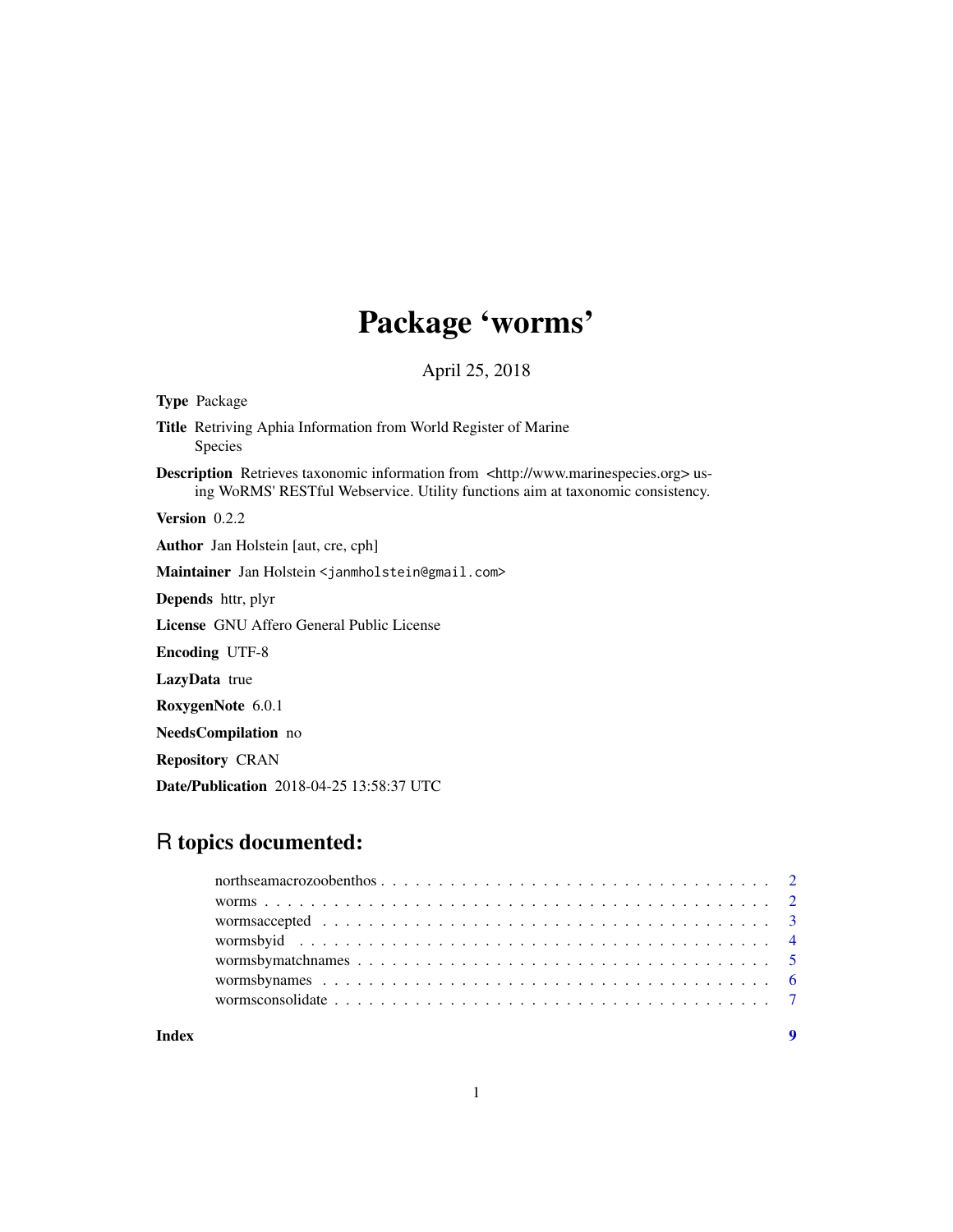<span id="page-1-0"></span>northseamacrozoobenthos

*Over 1600 taxonomic, vernacular and trivial names of benthic critters from the North Sea*

#### Description

Used for tests and demonstration.

#### Usage

data(northseamacrozoobenthos)

#### Format

a vector of class character.

#### Author(s)

Jan M Holstein , 2017-03-05

#### Source

various

#### See Also

[wormsbynames](#page-5-1), [wormsbymatchnames](#page-4-1)

worms *worms: Use WoRMS RESTful webservice to scrape Aphia information from World Register of Marine Species*

#### Description

The worms package provides two kinds of functions:

a) retrieving taxonomic information using WoRMS' RESTful Webservice by using taxon name search, fuzzy matching, or Aphia ID search implementing methods documented at [http://www.](http://www.marinespecies.org/rest/) [marinespecies.org/rest/](http://www.marinespecies.org/rest/)

b) functions that parse the data for synonyms in order to complete the dataset so that for every taxon in the dataset the respective taxon with status 'accepted' exists as well. Constructed references to the respective taxon with status 'accepted' help aggregating biodiversity data without the use of synonyms, alternative representations, and common misspellings leading to errors.

Check out <https://github.com/janhoo/worms/> for the developement version.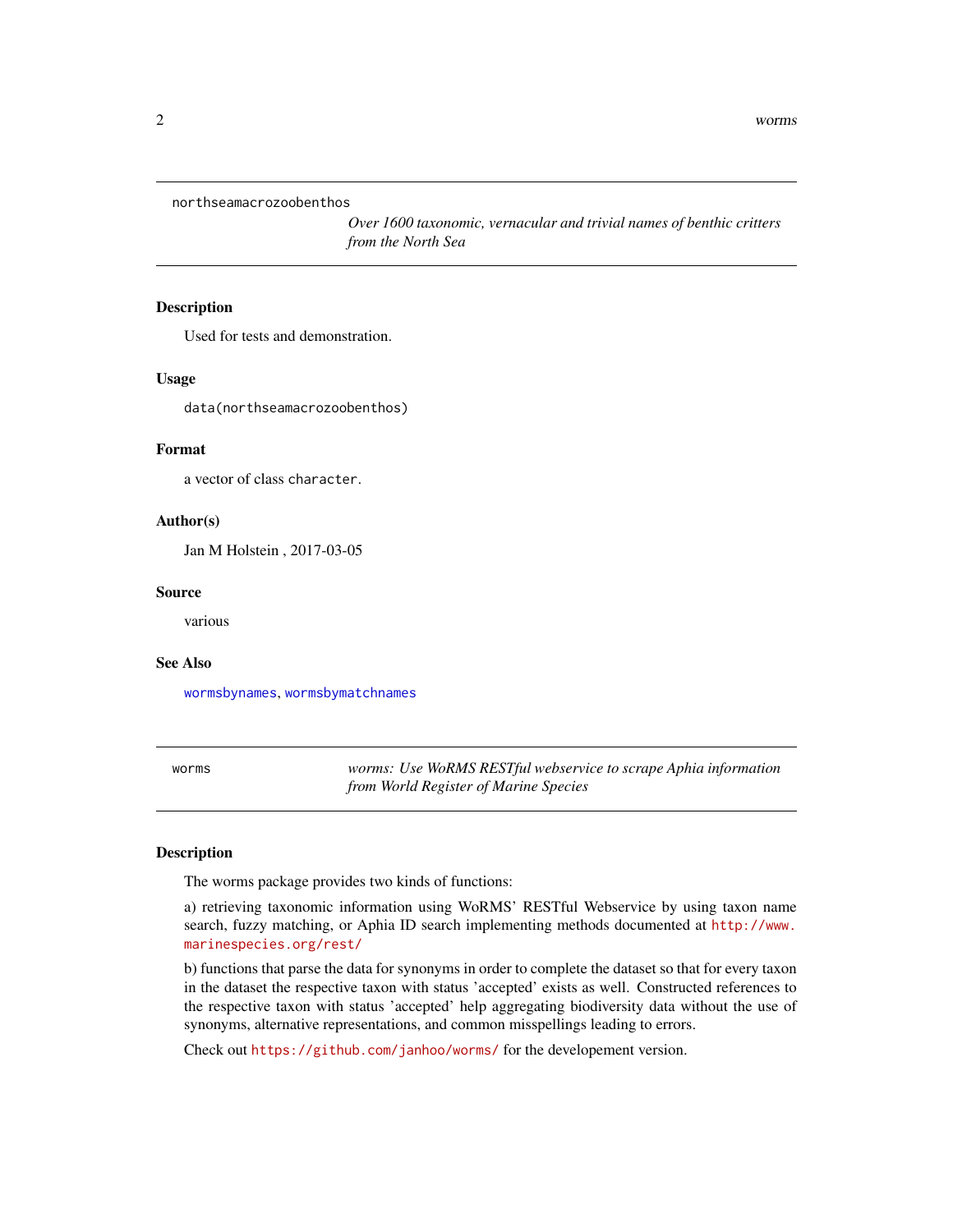#### <span id="page-2-0"></span>wormsaccepted 3

#### References

This package is not connected or endorsed by WoRMS. According to [WoRMS,](http://www.marinespecies.org) information from World Register of Marine Species is free to use under the condition that they are cited (CC-BY). While no license model is specified for the webservice employed, we strongly recommended to give reference to WoRMS, e.g., www.marinespecies.org, 18/06/17 (CC-BY). The citation for the full database is:

WoRMS Editorial Board (2017). World Register of Marine Species. Available from http://www.marinespecies.org at VLIZ. Accessed <today>. doi:10.14284/170

For single taxa, references are given in the citation column Please give proper reference to them.

<span id="page-2-1"></span>

| wormsaccepted | Constructs "accepted_id" column which contains the "AphiaID" of the |
|---------------|---------------------------------------------------------------------|
|               | respective "accepted" taxon                                         |

#### Description

takes data.frame as output by [wormsbynames](#page-5-1) , [wormsbymatchnames](#page-4-1), or [wormsbyid](#page-3-1) and add field "accepted\_id" wich contains the "AphiaID" of the respective "accepted" taxon

#### Usage

wormsaccepted(x, verbose = TRUE, n\_iter = 10)

#### Arguments

|         | data.frame                                                                                   |
|---------|----------------------------------------------------------------------------------------------|
| verbose | be verbose                                                                                   |
| n iter  | maximum search depth. Usually 3 is sufficient. Safety feature for breaking the<br>while loop |

#### Details

This function helps updating you taxon information and eliminates ambiguity because the valid AphiaID is nor neccessary the AphiaID of an accepted taxon. You should run [wormsconsolidate](#page-6-1) bevorhand to enshure all "accepted" taxons are present.

#### Value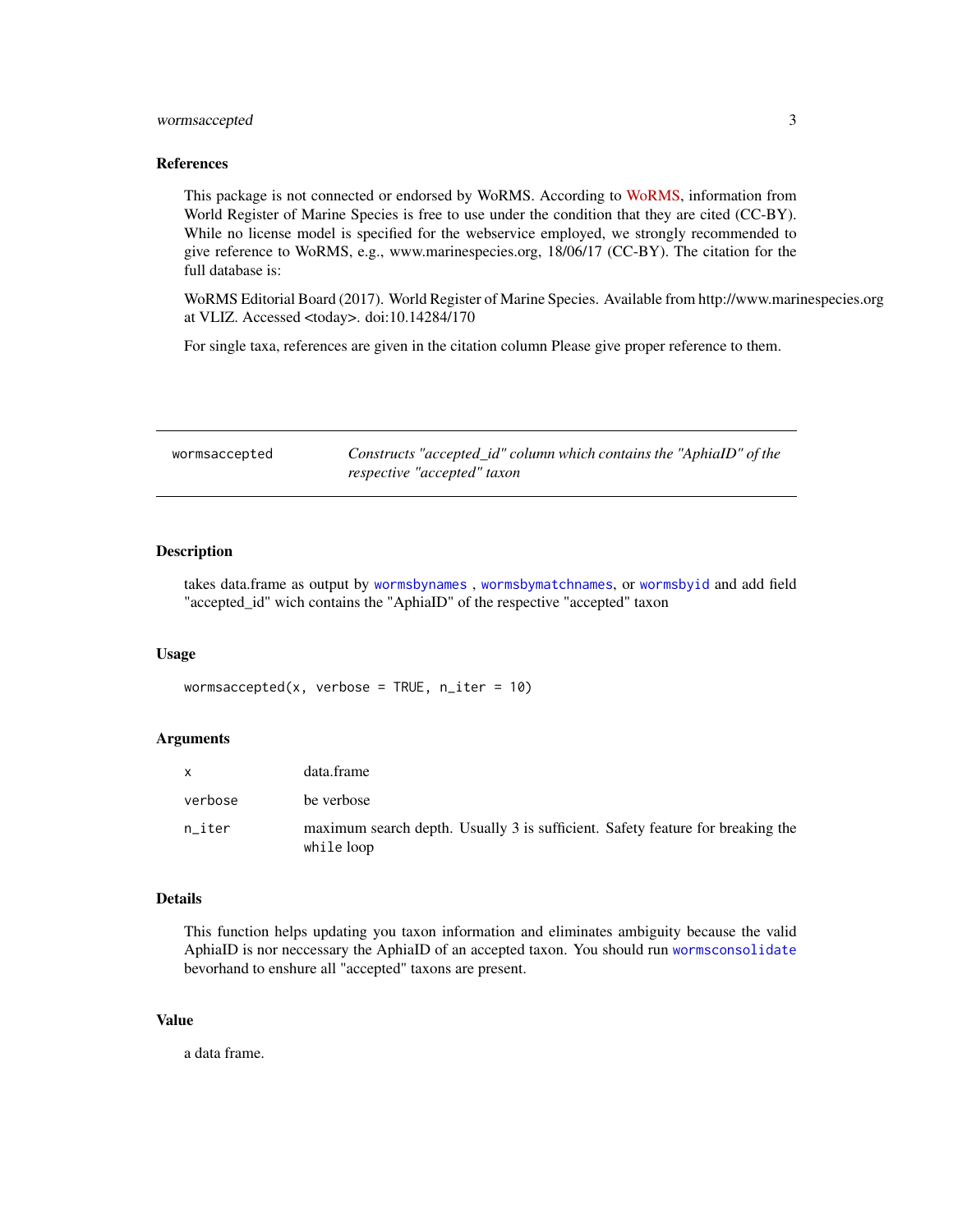#### Examples

```
## start with IDs that are no longer up to date
# get the Aphia information
u<-wormsbyid(c(424548,340537))
#recursively retrive information on the taxa they refer to
v<-wormsconsolidate(u)
# what are the currently correct "accepted" taxa? Answer: "accepted_id".
w<-wormsaccepted(v)
w[,c("scientificname","AphiaID","status","valid_AphiaID","valid_name","accepted_id")]
```
#### <span id="page-3-1"></span>wormsbyid *GET AphiaRecordByAphiaID*

#### Description

takes more than one AphiaID and retrives AphiaRecords from WoRMS

#### Usage

```
wormsbyid(x, verbose = TRUE, ids = FALSE, sleep_btw_chunks_in_sec = 0.01)
```
#### Arguments

| $\mathsf{x}$            | AphiaIDs                                                    |
|-------------------------|-------------------------------------------------------------|
| verbose                 | be verbose                                                  |
| ids                     | add column "id" and "name" with running id and search names |
| sleep_btw_chunks_in_sec |                                                             |
|                         | pause between requests                                      |

#### Details

This function will take a integer vector with AphiaIDs, retrive AphiaRecords from www.marinespecies.org using the GET /AphiaRecordByAphiaID Method described at http://www.marinespecies.org/rest/. Results will be output to a data.frame with each row being a record.

For examples, see [wormsaccepted](#page-2-1)

#### Value

<span id="page-3-0"></span>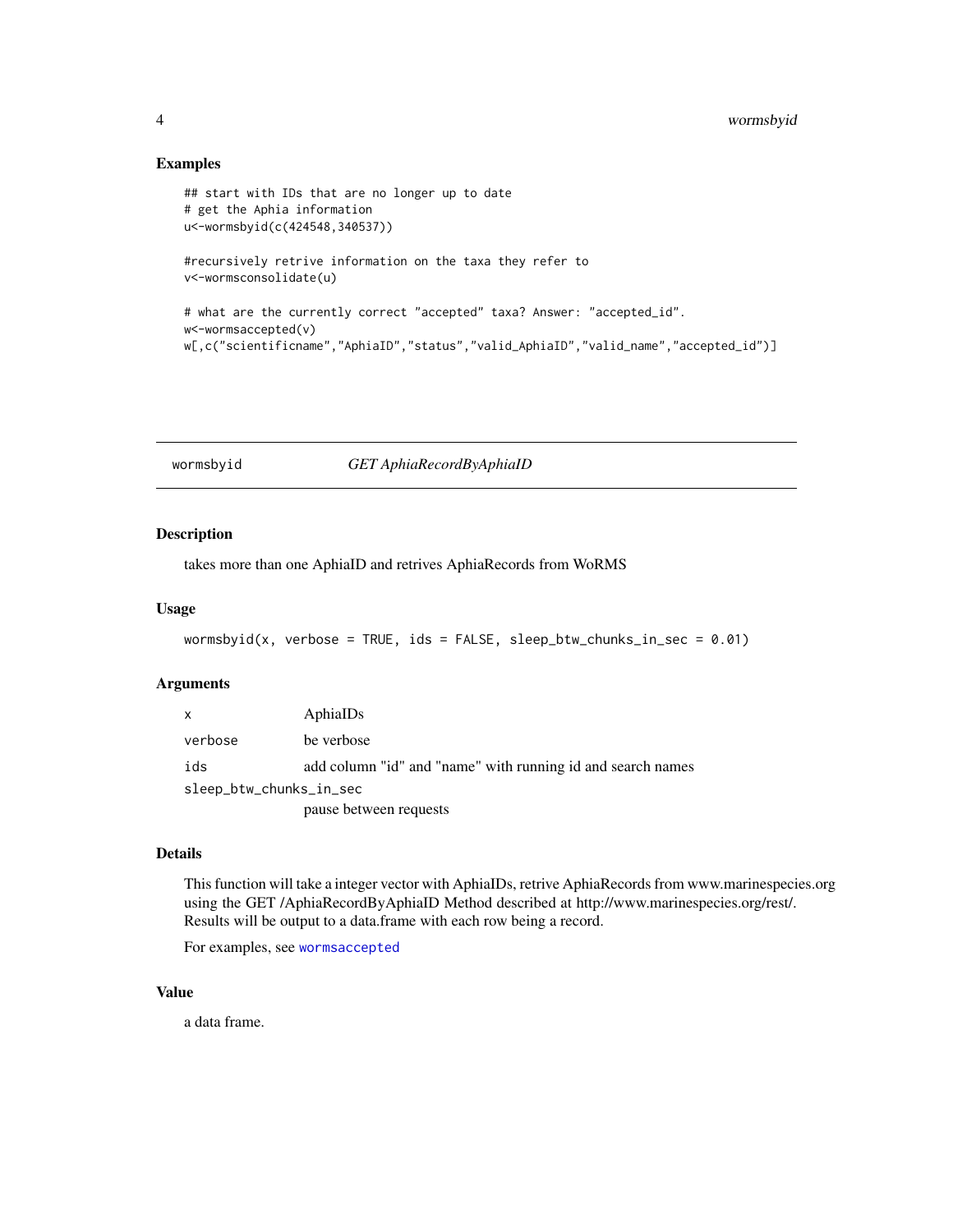<span id="page-4-1"></span><span id="page-4-0"></span>wormsbymatchnames *GET AphiaRecordsByMatchNames*

#### Description

takes character vector with taxon names and retrives AphiaRecords from WoRMS

#### Usage

```
wormsbymatchnames(taxon_names, verbose = TRUE, ids = FALSE,
  chunksize = 50, marine_only = "true", sleep_btw_chunks_in_sec = 0.1)
```
#### Arguments

| taxon_names             | character vector with names of taxa to look up.                                                          |
|-------------------------|----------------------------------------------------------------------------------------------------------|
| verbose                 | be verbose                                                                                               |
| ids                     | add column "id" and "name" with running id and search names                                              |
| chunksize               | only 50 taxa can be looked up per request, so request are split up into chunks<br>(should be 50 or less) |
| $marine_$ only          | Limit to marine taxa. Default=true                                                                       |
| sleep_btw_chunks_in_sec | pause between requests                                                                                   |

#### Details

This function will take a character vector with taxon names, retrive AphiaRecords (CC-BY) from www.marinespecies.org using the GET /AphiaRecordsByName/ScientificName Method described at http://www.marinespecies.org/rest/. Results will be output to a data.frame with each row being a record. For each name given, only the one AphiaRecord will be retrived. AphiaRecord with "accepted" status are preferred. If not present last entry will be taken which seems to result in best results.

#### Value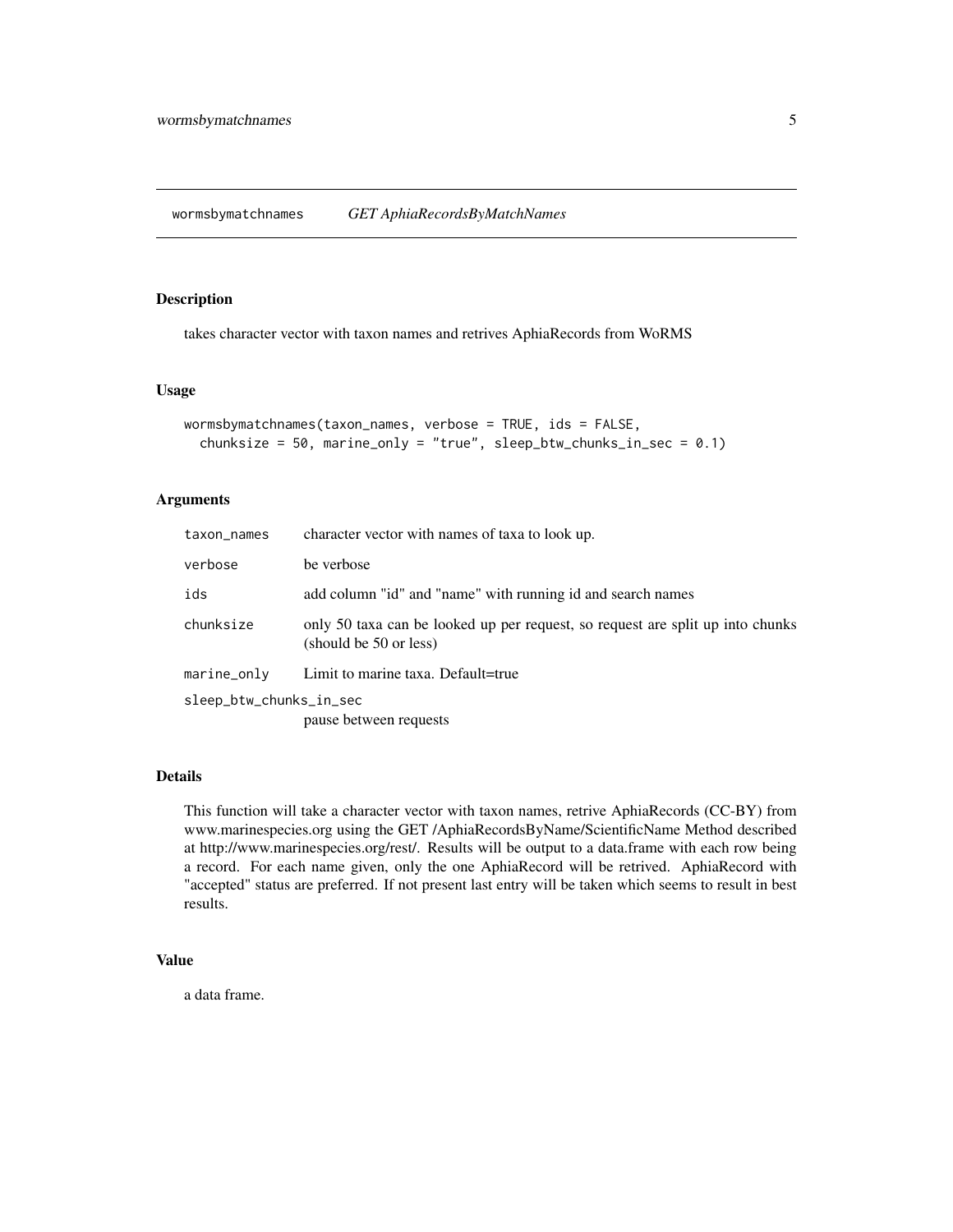<span id="page-5-1"></span><span id="page-5-0"></span>

#### Description

takes character vector with taxon names and retrives AphiaRecords from WoRMS

#### Usage

```
wormsbynames(taxon_names, ids = FALSE, match = FALSE, verbose = TRUE,
  chunksize = 50, like = "false", marine_only = "true",
  sleep_btw_chunks_in_sec = 0.1)
```
#### Arguments

| taxon_names             | character vector with names of taxa to look up.                                                                                                                 |
|-------------------------|-----------------------------------------------------------------------------------------------------------------------------------------------------------------|
| ids                     | add column "id" and "name" with running id and search names                                                                                                     |
| match                   | taxon names that could not retrieved will be retried with wormsby matchnames.<br>Implies "id=TRUE"                                                              |
| verbose                 | be verbose                                                                                                                                                      |
| chunksize               | there is a limit to the number of taxa that can be looked up at once, so request<br>are split up into chunks. This limit seems to be variable. 50 is very safe. |
| like                    | Add a "%"-sign after the ScientificName (SQL LIKE function). Default=true                                                                                       |
| marine_only             | Limit to marine taxa. Default=true                                                                                                                              |
| sleep_btw_chunks_in_sec |                                                                                                                                                                 |
|                         | pause between requests                                                                                                                                          |

#### Details

This function will take a character vector with taxon names, retrive AphiaRecords (CC-BY) from www.marinespecies.org using the GET /AphiaRecordsByName/ScientificName Method described at http://www.marinespecies.org/rest/. Results will be output to a data.frame with each row being a record. For each name given, only the one AphiaRecord will be retrived. AphiaRecord with "accepted" status are preferred. If not present last entry will be taken which seems to result in best results.

#### Value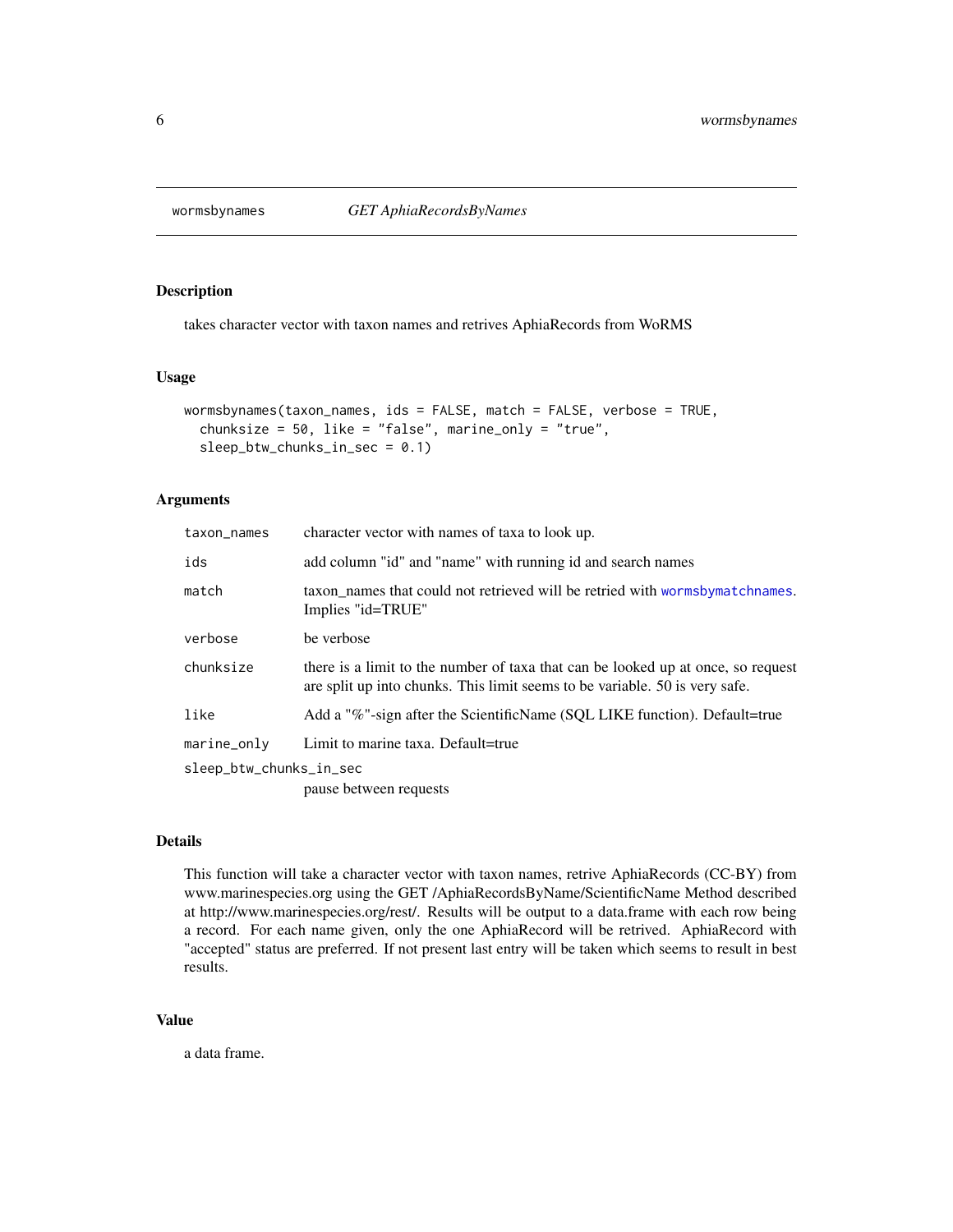#### <span id="page-6-0"></span>wormsconsolidate 7

#### Examples

```
taxon_names <- c( "Westwodilla caecula" , "Abra alba", "Chaetozone cf. setosa", "Algae" )
w <- wormsbynames(taxon_names)
## print unrecognized returns
failed_species <- rownames(w[is.na(w[,1]),])
## try again with fuzzy matching turned on
w <- wormsbynames(taxon_names, match=TRUE)
## this is how to load taxon_names from file
write.csv(taxon_names , file = "tax.csv",
       row.names = FALSE,
       na = "")## check it out, then load it
read.csv(file = "tax.csv",
       na = "",stringsAsFactors = FALSE,
       col.names = FALSE)
## save results to file to inspect with, e.g. spreadsheet software
write.csv(w,file = "aphiainfo.csv",
       na = "",col.names = TRUE,
       row.names = TRUE)
```
<span id="page-6-1"></span>

| wormsconsolidate | Recursivly retrieves respective "accepted" AphiaRecords for all syn- |
|------------------|----------------------------------------------------------------------|
|                  | <i>onyms if not already there</i>                                    |

#### Description

takes data.frame as output by [wormsbynames](#page-5-1) , [wormsbymatchnames](#page-4-1), or [wormsbyid](#page-3-1) and retrieves additional Aphia records (CC-BY) for not-"accepted" records in order to ultimately have "accepted" synonyms for all records in the dataset.

#### Usage

```
wormsconsolidate(x, verbose = TRUE, sleep_btw_chunks_in_sec = 0.01,
 once = FALSE)
```
#### **Arguments**

| $\mathsf{x}$            | data.frame                                                                                |
|-------------------------|-------------------------------------------------------------------------------------------|
| verbose                 | be verbose                                                                                |
| sleep_btw_chunks_in_sec |                                                                                           |
|                         | pause between requests                                                                    |
| once                    | only one retrival iteration. No concatination of output with result. (For debug-<br>ging) |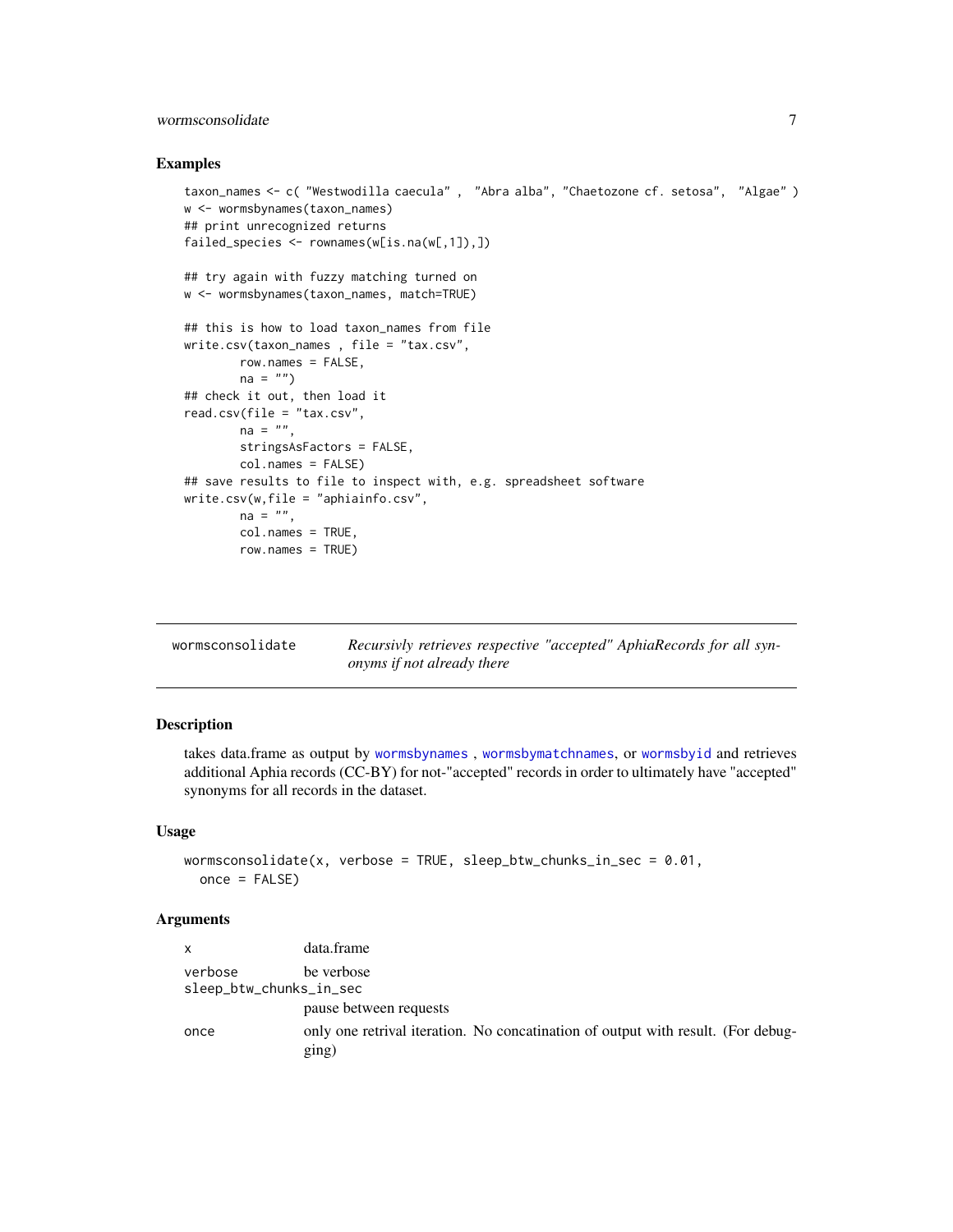#### <span id="page-7-0"></span>Details

This function will take a integer vector with AphiaIDs, retrive AphiaRecords from www.marinespecies.org using the GET /AphiaRecordByAphiaID Method described at http://www.marinespecies.org/rest/. Results will be outbut to a data.frame with each row being a record.

For examples, see [wormsaccepted](#page-2-1)

#### Value